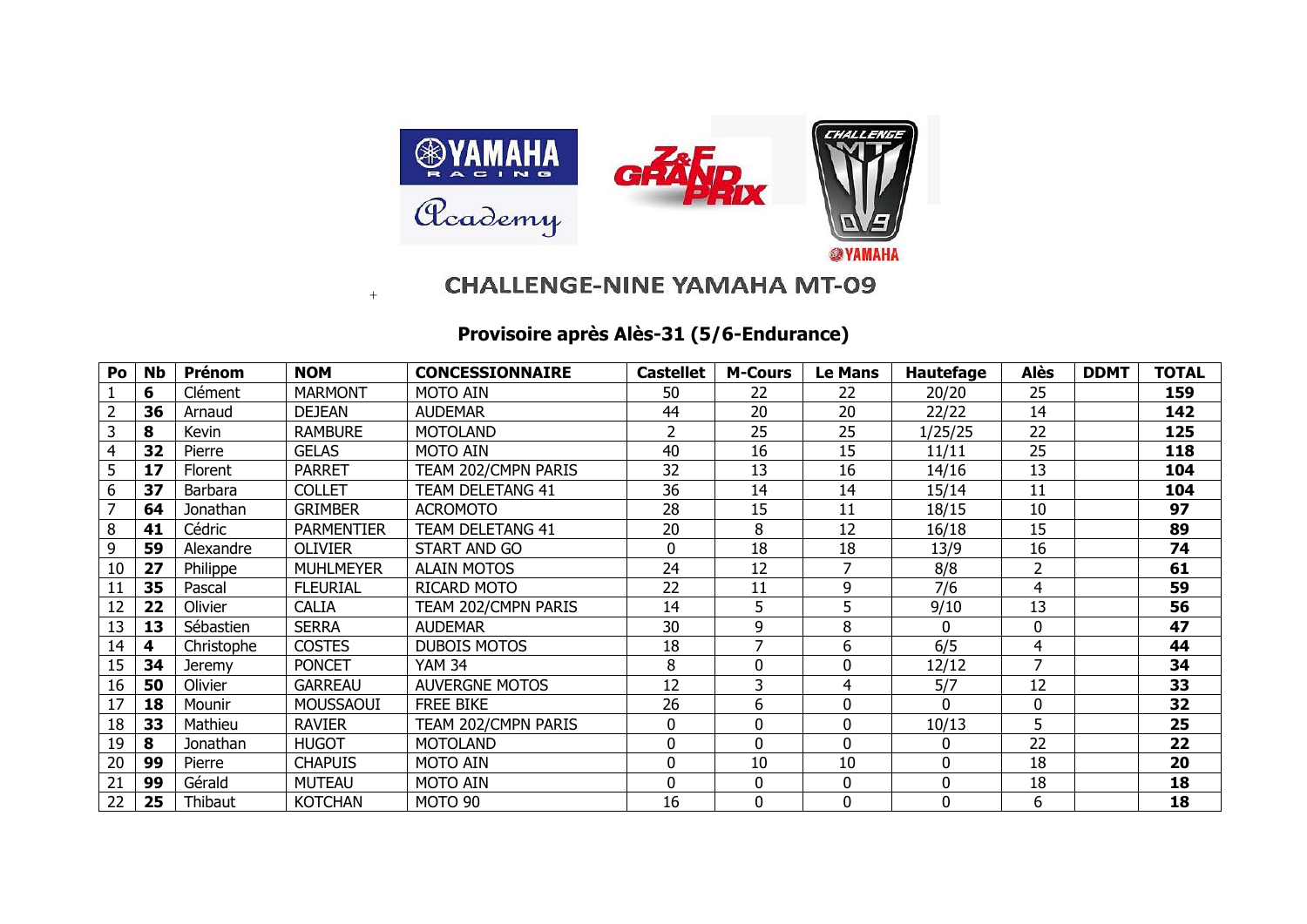| 23 | 59 | Eric           | <b>MIZERA</b>      | START AND GO                  | 0  | 0        | 0           | 0        | 16 | 16 |
|----|----|----------------|--------------------|-------------------------------|----|----------|-------------|----------|----|----|
| 24 | 55 | Philippe       | <b>NICOLAS</b>     | <b>DUBOIS MOTOS</b>           | 10 | 4        |             | 0        | 20 | 16 |
| 25 | 41 | Eric           | PELLEGRINO         | <b>TEAM DELETANG 41</b>       | 0  | 0        | 0           | 0        | 15 | 15 |
| 26 | 36 | Aurélien       | <b>CHEVALIER</b>   | <b>AUDEMAR</b>                | 0  | 0        | 0           | $\Omega$ | 14 | 14 |
| 27 | 11 | Didier         | LORENZI            | <b>BEST OF BIKE</b>           | 6  | 0        | $\Omega$    | 0        | 8  | 14 |
| 28 | 72 | Jarno          | LANGLOIS           | YAM FACTORY                   | 0  | 0        | 13          | 0        | 0  | 13 |
| 29 | 50 | Romain         | <b>GERSTNER</b>    | <b>AUVERGNE MOTOS</b>         | 0  | 0        | $\mathbf 0$ | 0        | 12 | 12 |
| 30 | 37 | <b>Mathias</b> | <b>CHABANY</b>     | <b>TEAM DELETANG 41</b>       | 0  | 0        | 0           | 0        | 11 | 11 |
| 31 | 64 | Renaud         | <b>JEAN</b>        | <b>ACROMOTO</b>               | 0  | 0        | 0           | 0        | 10 | 10 |
| 32 | 96 | Jean-Claude    | <b>HOGREL</b>      | <b>SPIRIT MOTOR</b>           | 0  | 0        | $\mathbf 0$ | 0        | 9  | 9  |
| 33 | 96 | Yann           | <b>DAVID</b>       | <b>SPIRIT MOTOR</b>           | 0  | 0        | 0           | 0        | 9  | 9  |
| 34 | 11 | Benjamin       | <b>GARNIAUX</b>    | <b>BEST OF BIKE</b>           | 0  | $\Omega$ | $\Omega$    | 0        | 8  | 8  |
| 35 | 16 | Ginel          | <b>MOLTON</b>      | <b>CHARENTE MOTOS LOISIRS</b> | 4  |          |             | 0        | 0  |    |
| 36 | 34 | Julien         | <b>VEZZUTI</b>     | <b>YAM 34</b>                 | 0  | 0        | $\Omega$    | $\Omega$ |    |    |
| 37 | 25 | Benoit         | <b>HOUSER</b>      | MOTO 90                       | 0  | $\Omega$ | 0           | 0        | 6  | 6  |
| 38 | 33 | Clément        | <b>REHN</b>        | TEAM 202/CMPN PARIS           | 0  |          | 0           | 0        |    |    |
| 39 | 65 | Denis          | <b>TARTAGLIONE</b> | <b>MOTO AIN</b>               | 0  |          | $\mathbf 0$ | 0        | 3  |    |
| 40 | 31 | Julien         | <b>TONIUTTI</b>    | <b>TEAM DELETANG 41</b>       | 0  | O        | 3           | 0        | 0  |    |
| 41 | 65 | Gabriel        | <b>GELAS</b>       | MOTO AIN                      | 0  | $\Omega$ | 0           | 0        | 3  |    |
| 42 | 27 | Patrick        | <b>BLANCHET</b>    | <b>ALAIN MOTOS</b>            |    |          | 0           | O        |    |    |

## **Trophée du look**

| דר<br>47         | Philippe   | <b>MUHLMEYER</b> | <b>ALAIN MOTOS</b>  |  |  |  |  |
|------------------|------------|------------------|---------------------|--|--|--|--|
| $\boldsymbol{A}$ | Christophe | <b>COSTES</b>    | DUBOIS MOTOS        |  |  |  |  |
| 18 <sup>1</sup>  | Mounir     | MOUSSAOUI        | <b>FREE BIKE</b>    |  |  |  |  |
|                  | Kevin      | <b>RAMBURE</b>   | <b>MOTOLAND</b>     |  |  |  |  |
| 55               | Philippe   | <b>NICOLAS</b>   | <b>DUBOIS MOTOS</b> |  |  |  |  |

## **Concessionnaires**

| <b>MOTO AIN</b>            | 90 | 49       | 47 | 62 | 92 | 340 |
|----------------------------|----|----------|----|----|----|-----|
| <b>TEAM DELETANG 41</b>    | 56 | つつ<br>22 | 29 | 63 | 52 | 222 |
| <b>AUDEMAR</b>             |    | 29       | 28 | 44 | 28 | 203 |
| <b>TEAM 202/CMPN PARIS</b> | 46 | 18       | 22 | 72 | 36 | 194 |
| <b>MOTOLAND</b>            |    | 25       | 25 | 51 | 44 | 147 |
| <b>ACROMOTO</b>            | 28 | 15<br>ᆚ  | ᆠᆂ | 33 | 20 | 107 |
| <b>START AND GO</b>        |    | 18       | 18 | 22 | 32 | 90  |